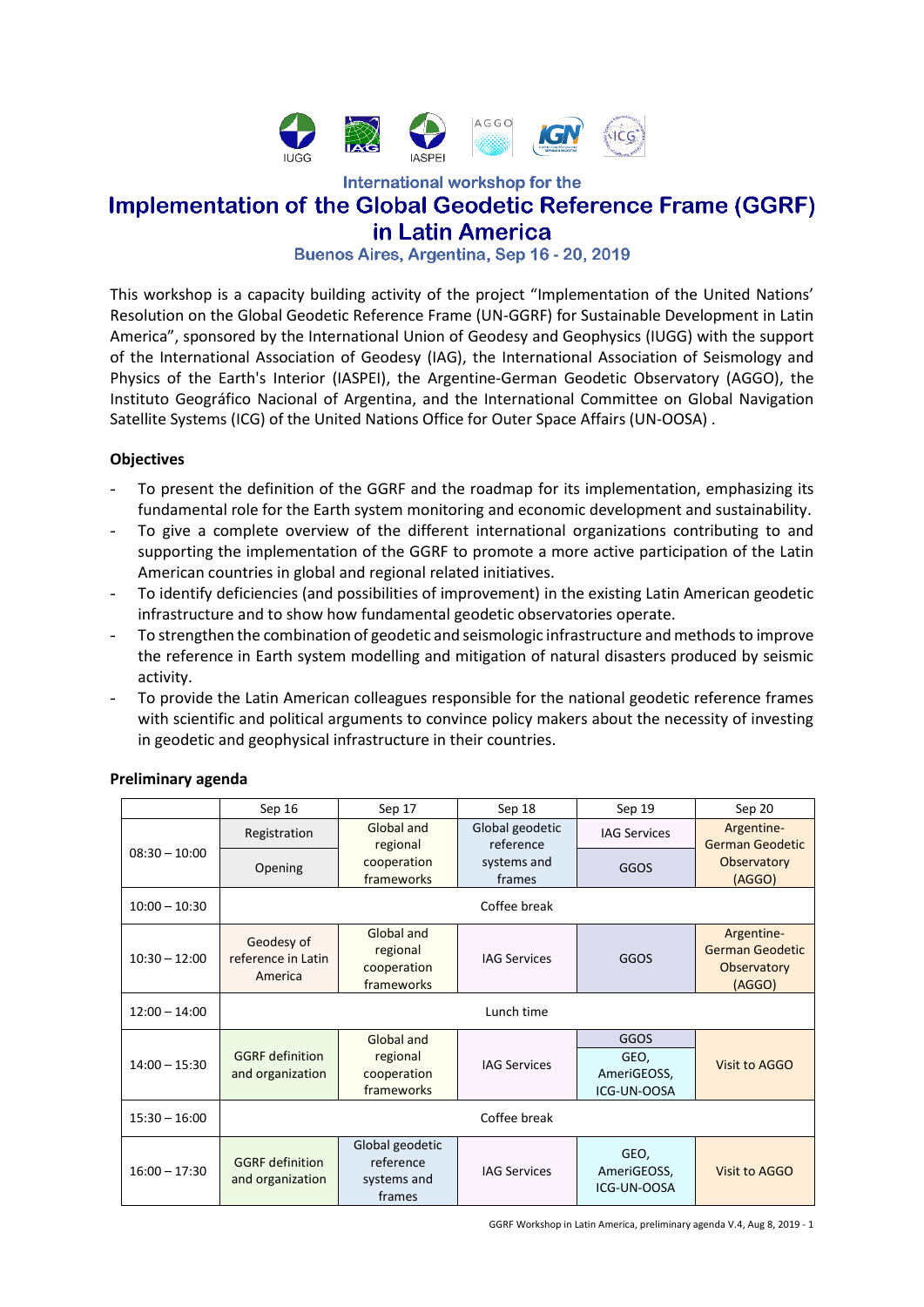| Monday, Sep 16, 2019 |  |
|----------------------|--|
|----------------------|--|

08:00 – 09:00 Registration

| <b>Opening session</b> |  |
|------------------------|--|
|------------------------|--|

| l 09:00 – 09:50   | Welcome                    |
|-------------------|----------------------------|
| $ 09:50 - 10:00 $ | Objectives of the workshop |
| $ 10:00 - 10:30 $ | Coffee break               |

## **Geodesy of reference in Latin America: Overview**

| $10:30 - 10:50$ | SIRGAS: Sistema de Referencia Geocéntrico para las Américas - V Mackern, W       |
|-----------------|----------------------------------------------------------------------------------|
|                 | Martínez, V Cioce, R Pérez-Rodino, SRC de Freitas                                |
| $10:50 - 11:10$ | OAFA Station in the GGOS Era - AM Pacheco, R Podestá, J Li, L Weidong, J Saunier |
| $11:10 - 11:30$ | Gravity infrastructure in Latin America - D Blitzkow, ACOC de Matos              |
| $11:30 - 11:50$ | Geoid modelling in South America - ACOC de Matos, D. Blitzkow, C Pacino          |
| $12:00 - 14:00$ | Lunch time                                                                       |

## **GGRF definition and organization**

| $14:00 - 14:20$<br>The United Nations Initiative on Global Geospatial Information Management<br>(UN-GGIM) and its Regional Committee for the Americas (UN-GGIM Americas) -<br>P Merodio-Gómez, S Cimbaro<br>UN-GGIM Subcommittee on Geodesy and the UN Resolution on the GGRF $-$ G<br>$14:20 - 14:40$<br>Johnston<br>$14:40 - 15:00$<br>The GGRF roadmap $-$ G Johnston<br>Governance arrangements for sustaining the GGRF - D Roman<br>$15:00 - 15:30$<br>Coffee break<br>$15:30 - 16:00$<br>UN Subcommittee on Geodesy and its working group on Education, Training and<br>$16:00 - 16:30$<br>Capacity Building - M Lilje, C Pacino, A Craddock<br>Infrastructure for the GGRF - Z. Altamimi<br>$16:30 - 17:00$<br>Brainstorming 1: UN-GGIM Americas, Subcommittee on Geodesy and SIRGAS:<br>$17:00 - 17:30$<br>which role should play SIRGAS in UN-GGIM Americas, how can SIRGAS improve<br>its participation in and support to UN-GGIM Americas and the Subcommittee on<br>Geodesy |  |
|-----------------------------------------------------------------------------------------------------------------------------------------------------------------------------------------------------------------------------------------------------------------------------------------------------------------------------------------------------------------------------------------------------------------------------------------------------------------------------------------------------------------------------------------------------------------------------------------------------------------------------------------------------------------------------------------------------------------------------------------------------------------------------------------------------------------------------------------------------------------------------------------------------------------------------------------------------------------------------------------|--|
|                                                                                                                                                                                                                                                                                                                                                                                                                                                                                                                                                                                                                                                                                                                                                                                                                                                                                                                                                                                         |  |
|                                                                                                                                                                                                                                                                                                                                                                                                                                                                                                                                                                                                                                                                                                                                                                                                                                                                                                                                                                                         |  |
|                                                                                                                                                                                                                                                                                                                                                                                                                                                                                                                                                                                                                                                                                                                                                                                                                                                                                                                                                                                         |  |
|                                                                                                                                                                                                                                                                                                                                                                                                                                                                                                                                                                                                                                                                                                                                                                                                                                                                                                                                                                                         |  |
|                                                                                                                                                                                                                                                                                                                                                                                                                                                                                                                                                                                                                                                                                                                                                                                                                                                                                                                                                                                         |  |
|                                                                                                                                                                                                                                                                                                                                                                                                                                                                                                                                                                                                                                                                                                                                                                                                                                                                                                                                                                                         |  |
|                                                                                                                                                                                                                                                                                                                                                                                                                                                                                                                                                                                                                                                                                                                                                                                                                                                                                                                                                                                         |  |
|                                                                                                                                                                                                                                                                                                                                                                                                                                                                                                                                                                                                                                                                                                                                                                                                                                                                                                                                                                                         |  |
|                                                                                                                                                                                                                                                                                                                                                                                                                                                                                                                                                                                                                                                                                                                                                                                                                                                                                                                                                                                         |  |
|                                                                                                                                                                                                                                                                                                                                                                                                                                                                                                                                                                                                                                                                                                                                                                                                                                                                                                                                                                                         |  |
|                                                                                                                                                                                                                                                                                                                                                                                                                                                                                                                                                                                                                                                                                                                                                                                                                                                                                                                                                                                         |  |
|                                                                                                                                                                                                                                                                                                                                                                                                                                                                                                                                                                                                                                                                                                                                                                                                                                                                                                                                                                                         |  |
|                                                                                                                                                                                                                                                                                                                                                                                                                                                                                                                                                                                                                                                                                                                                                                                                                                                                                                                                                                                         |  |
|                                                                                                                                                                                                                                                                                                                                                                                                                                                                                                                                                                                                                                                                                                                                                                                                                                                                                                                                                                                         |  |
|                                                                                                                                                                                                                                                                                                                                                                                                                                                                                                                                                                                                                                                                                                                                                                                                                                                                                                                                                                                         |  |

## **Tuesday, Sep 17, 2019**

| <b>Global and regional cooperation frameworks</b> |                                                                                 |  |
|---------------------------------------------------|---------------------------------------------------------------------------------|--|
| $08:30 - 08:50$                                   | The International Science Council (ISC) - A Ismail-Zadeh                        |  |
| $08:50 - 09:10$                                   | The International Union of Geodesy and Geophysics (IUGG) – A Ismail-Zadeh       |  |
| $09:10 - 09:40$                                   | Structure, status and recent achievements of the International Association of   |  |
|                                                   | Geodesy (IAG) - H Schuh                                                         |  |
| $09:40 - 10:00$                                   | The role of the IAG sub-commissions in Latin America: SIRGAS and gravity field  |  |
|                                                   | modelling - H Drewes                                                            |  |
| $10:00 - 10:30$                                   | Coffee Break                                                                    |  |
| $10:30 - 11:00$                                   | IAG vision on the implementation of the GGRF resolution and roadmap $- 2$       |  |
|                                                   | Altamimi                                                                        |  |
| $11:00 - 11:30$                                   | The International Federation of Surveyors (FIG) - M Lilje, D Roman              |  |
| $11:30 - 12:00$                                   | The International Association of Seismology and Physics of the Earth's Interior |  |
|                                                   | (IASPEI) and its Latin American and Caribbean Seismological Commission - M      |  |
|                                                   | Assumpção                                                                       |  |
| $12:00 - 14:00$                                   | Lunch time                                                                      |  |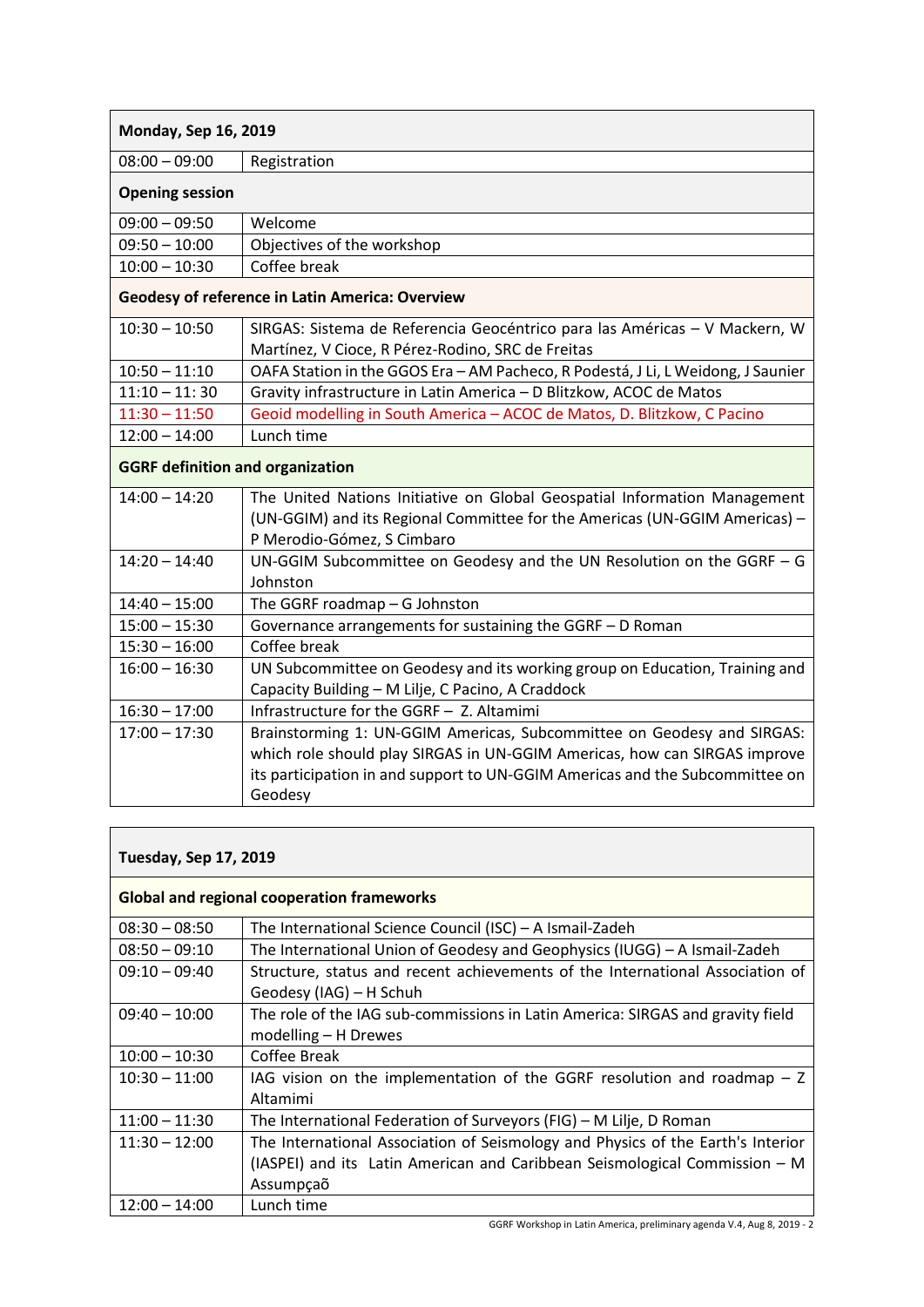| $14:00 - 14:30$                              | Support of the Pan-American Institute of Geography and History (PAIGH) to the      |  |
|----------------------------------------------|------------------------------------------------------------------------------------|--|
|                                              | geodetic infrastructure in Latin America - CF Rodríguez Tomeo                      |  |
| $14:30 - 15:00$                              | Sustainability of the regional reference frame organisation in Latin America $- C$ |  |
|                                              | Brunini, L Sánchez                                                                 |  |
| $15:00 - 15:30$                              | Brainstorming 2: Participation/interaction of the Latin American countries in ISC, |  |
|                                              | IUGG, IAG, IASPEI, FIG, IPGH: pros and cons                                        |  |
| $15:30 - 16:00$                              | Coffee Break                                                                       |  |
| Global geodetic reference systems and frames |                                                                                    |  |
| $16:00 - 16:30$                              | International Celestial Reference System and Frame (ICRS/ICRF) - R Heinkelmann     |  |
| $16:30 - 17:00$                              | International Terrestrial Reference System and Frame (ITRS/ITRF) - Z Altamimi      |  |
| $17:00 - 17:30$                              | On the International Gravity Reference System (IGRS) - A Rülke, H Wziontek, S      |  |

Bonvalot, J Mäkinen, V Pálinkáš, D van Westrum, R Falk, L Vitushkin

| Wednesday, Sep 18, 2019 |                                                                                                                      |  |  |
|-------------------------|----------------------------------------------------------------------------------------------------------------------|--|--|
|                         | Global geodetic reference systems and frames (cont)                                                                  |  |  |
| $08:30 - 09:00$         | The EGM2020 (Earth Gravitational Model 2020) - DE Barnes, H Small, S Ingalls, J<br>Beale, R Ganley                   |  |  |
| $09:00 - 09:30$         | International Height Reference System and Frame (IHRS/IHRF) - L Sánchez                                              |  |  |
| $09:30 - 10:00$         | Brainstorming 3: Densification of the global reference frames in Latin America                                       |  |  |
| $10:00 - 10:30$         | Coffee break                                                                                                         |  |  |
|                         | Scientific Services of the International Association of Geodesy                                                      |  |  |
| $10:30 - 11:00$         | The International GNSS Service (IGS) - G Johnston, A Craddock                                                        |  |  |
| $11:00 - 11:30$         | Presentation of the DORIS system and the International DORIS Service $- L$<br>Soudarin                               |  |  |
| $11:30 - 12:00$         | The Science Contributions of DORIS and Synergy with other Geodetic Techniques<br>- F Lemoine                         |  |  |
| $12:00 - 14:00$         | Lunch time                                                                                                           |  |  |
| $14:00 - 14:30$         | International Laser Ranging Service (ILRS) - M Pearlmann                                                             |  |  |
| $14:30 - 15:00$         | International VLBI Service for Geodesy and Astrometry - Latin American Aspects<br>- D Behrend, A Nothnagel, H Hase   |  |  |
| $15:00 - 15:30$         | International Earth Rotation and Reference Systems' Service (IERS) - R<br>Heinkelmann, B Luzum, D Thaller            |  |  |
| $15:30 - 16:00$         | Coffee break                                                                                                         |  |  |
| $16:00 - 16:20$         | International Gravity Field Service (IFGS) R Barzaghi et al                                                          |  |  |
| $16:20 - 16:40$         | International Gravimetric Bureau (BGI) ?                                                                             |  |  |
| $16:40 - 17:00$         | International Service for the Geoid (ISG) - M Reguzzoni et al                                                        |  |  |
| $17:00 - 17:30$         | ICGEM - International Centre for Global Earth Models Service of IAG - ES Ince, F<br>Barthelmes, S Reissland, K Elger |  |  |

### **Thursday, Sep 19, 2018**

#### **Scientific Services of the International Association of Geodesy (cont)**

| $08:30 - 09:00$ | International cooperation to provide geodetic reference data and products: |
|-----------------|----------------------------------------------------------------------------|
|                 | global geodetic data analysis and data repositories at the Bundesamt für   |
|                 | Kartographie und Geodäsie (BKG) – D Thaller                                |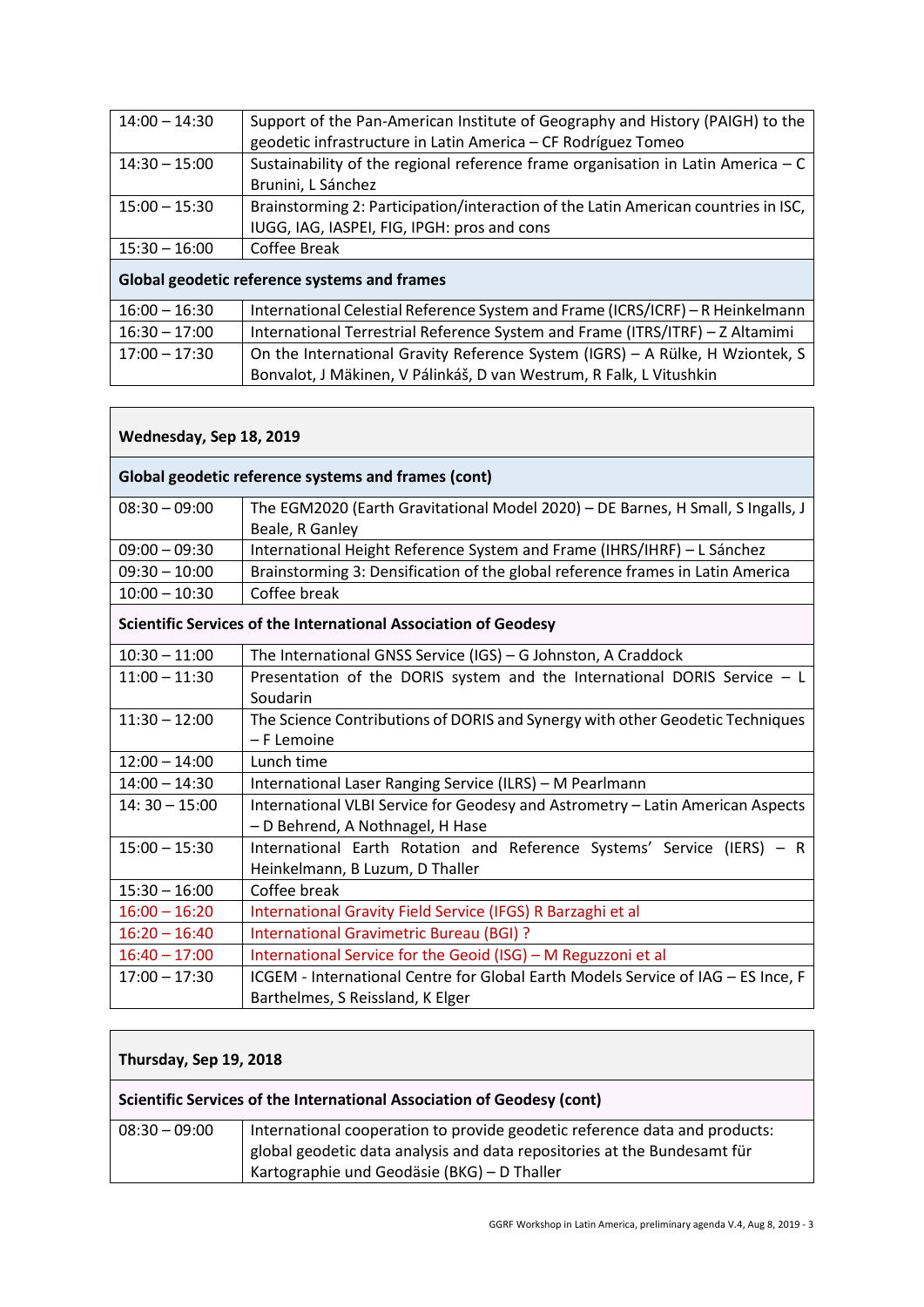| $09:00 - 09:30$              | Recent gravity field modelling studies and future plans at GFZ - ES Ince, Ch<br>Foerste, Ch Dahle, Ch Voigt, R Koenig, F Flechtner, et al. |  |
|------------------------------|--------------------------------------------------------------------------------------------------------------------------------------------|--|
|                              | <b>Global Geodetic Observing System (GGOS)</b>                                                                                             |  |
| $09:30 - 10:00$              | The Global Geodetic Observing System of the International Association of<br>Geodesy - R Gross                                              |  |
| $10:00 - 10:30$              | Coffee break                                                                                                                               |  |
| $10:30 - 11:00$              | GGOS Bureau of Networks and Observations - M Pearlmann                                                                                     |  |
| $11:00 - 11:20$              | Recent Activities of the GGOS Standing Committee on Performance Simulations<br>and Architectural Trade-Offs (PLATO) - D Thaller            |  |
| $11:20 - 11:40$              | GGOS Bureau of Standards and Products - D Angermann, T Gruber, M Gerstl, R                                                                 |  |
|                              | Heinkelmann, U Hugentobler, L Sánchez, P Steigenberger                                                                                     |  |
| $11:40 - 12:00$              | GGOS working group on Digital Object Identifiers (DOI) for geodetic data - A<br>Craddock                                                   |  |
| $12:00 - 14:00$              | Lunch time                                                                                                                                 |  |
| $14:00 - 14:20$              | Essential geodetic variables - R Gross                                                                                                     |  |
| $14:20 - 14:40$              | GGOS External relations: an overview - A Craddock                                                                                          |  |
| GEO, AmeriGEOSS, ICG-UN-OOSA |                                                                                                                                            |  |
| $14:40 - 15:10$              | Group on Earth Observations (GEO) - A Craddock                                                                                             |  |
| $15:10 - 15:30$              | The Sendai Framework for Disaster Risk Reduction                                                                                           |  |
| $15:30 - 16:00$              | Coffee break                                                                                                                               |  |
| $16:00 - 16:30$              | UN 2030 Agenda for Sustainable Development                                                                                                 |  |
| $16:30 - 17:00$              | AmeriGEOSS                                                                                                                                 |  |
| $17:00 - 17:30$              | The International Committee on Global Navigation Satellite Systems (ICG) of the                                                            |  |
|                              | United Nations Office for Outer Space Affairs (UN-OOSA) - S Gadimova                                                                       |  |

| <b>Friday, Sep 20, 2019</b>                         |                                                                                 |  |
|-----------------------------------------------------|---------------------------------------------------------------------------------|--|
| <b>Argentine-German Geodetic Observatory (AGGO)</b> |                                                                                 |  |
| $08:30 - 08:50$                                     | Contributions of BKG to core geodetic infrastructure – T Schüler                |  |
| $08:50 - 09:20$                                     | The AGGO geodetic fundamental station at La Plata - H Hase                      |  |
| $09:20 - 09:40$                                     | The Satellite Laser Ranging System of AGGO - M Häfner                           |  |
| $09:40 - 10:00$                                     | German efforts and challenges to install and maintain AGGO operational $- J$    |  |
|                                                     | <b>Bouman</b>                                                                   |  |
| $10:00 - 10:30$                                     | Coffee break                                                                    |  |
| $10:30 - 10:50$                                     | Argentine efforts and challenges to install and maintain AGGO operational $- C$ |  |
|                                                     | <b>Brunini</b>                                                                  |  |
| $10:50 - 11:20$                                     | Learnings and recommendations from the Argentine-German cooperation to          |  |
|                                                     | install fundamental geodetic observatories - C Brunini, J Boumann               |  |
| $11:20 - 12:00$                                     | Brainstorming 4: how to reproduce geodetic observatories like AGGO in other     |  |
|                                                     | Latin American countries?                                                       |  |
| $12:00 - 15:00$                                     | Lunch time and moving to AGGO (by bus, only foreign participants)               |  |
| $15:00 - 18:00$                                     | Visit to AGGO                                                                   |  |

 $\mathbf{r}$ 

7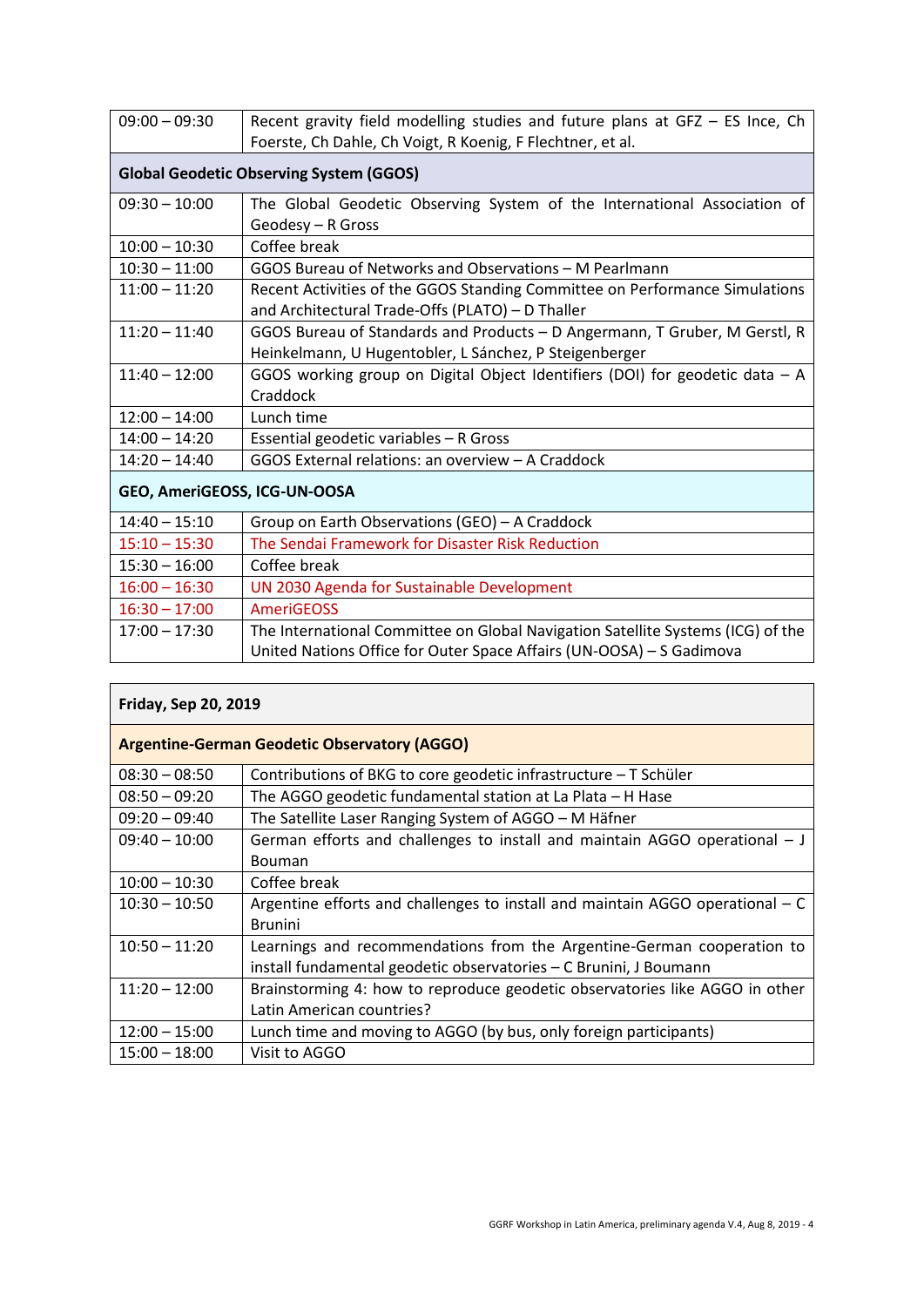#### **Speakers**

- Zuheir **Altamimi**

Laboratoire de Recherche en Géodésie (LAREG), Institut National de l'Information Géographique et Forestière (IGN), Paris, France

President of the International Association of Geodesy (IAG)

Lead of the UN-GGIM Subcommittee on Geodesy Working Group on Geodetic Infrastructure Primary scientist at the IERS Product Centre for the International Terrestrial Reference System (ITRS) and representative to the Directing Board of the International Earth Rotation and Reference Systems' Service (IERS)

#### - Marcelo **Assumpção**

Institute of Astronomy, Geophysics and Atmospheric Sciences, University of São Paulo (USP), São Paulo, Brazil

Executive Secretary of the IASPEI Latin American and Caribbean Seismological Commission (IASPEI-LACSC)

#### - Daniel E **Barnes**

National Geospatial-Intelligence Agency (NGA), Arnold, MO, USA

#### - Dirk **Behrend**

US National Aeronautics and Space Administration (NASA), Goddard Space Flight Center, Greenbelt, MD, USA

Director, Coordinating Center, International VLB Service for Geodesy and Astrometry (IVS)

#### - Denizar **Blitzkow**

Escola Politécnica, Universidade de São Paulo, São Paulo, Brazil

#### - Johannes **Bouman**

Director of the Department of Geodesy, Bundesamt für Kartographie und Geodäsie (BKG), Frankfurt, Germany

#### - Claudio **Brunini**

Science Director of the Argentinean-German Geodetic Observatory (AGGO), Universidad Nacional de La Plata, CONICET, La Plata, Argentina Past President (2007 – 2015) of SIRGAS

#### - Sergio **Cimbaro**

Director of the Instituto Geográfico Naciona, Buenos Aires Argentina South America Board Member of the United Nations Initiative on Global Geospatial Information Management Regional Committee for the Americas (UN-GGIM Americas)

#### - Allison **Craddock**

NASA Jet Propulsion Laboratory, Pasadena, CA, USA Manager External Relations of the Global Geodetic Observing System (GGOS) Central Bureau Director and Secretariat of the International GNSS Service (IGS)

#### - Hermann **Drewes**

Technische Universität München, München, Germany Past Secretary General (2207 – 2019) of the International Association of Geodesy (IAG) IAG Representative to SIRGAS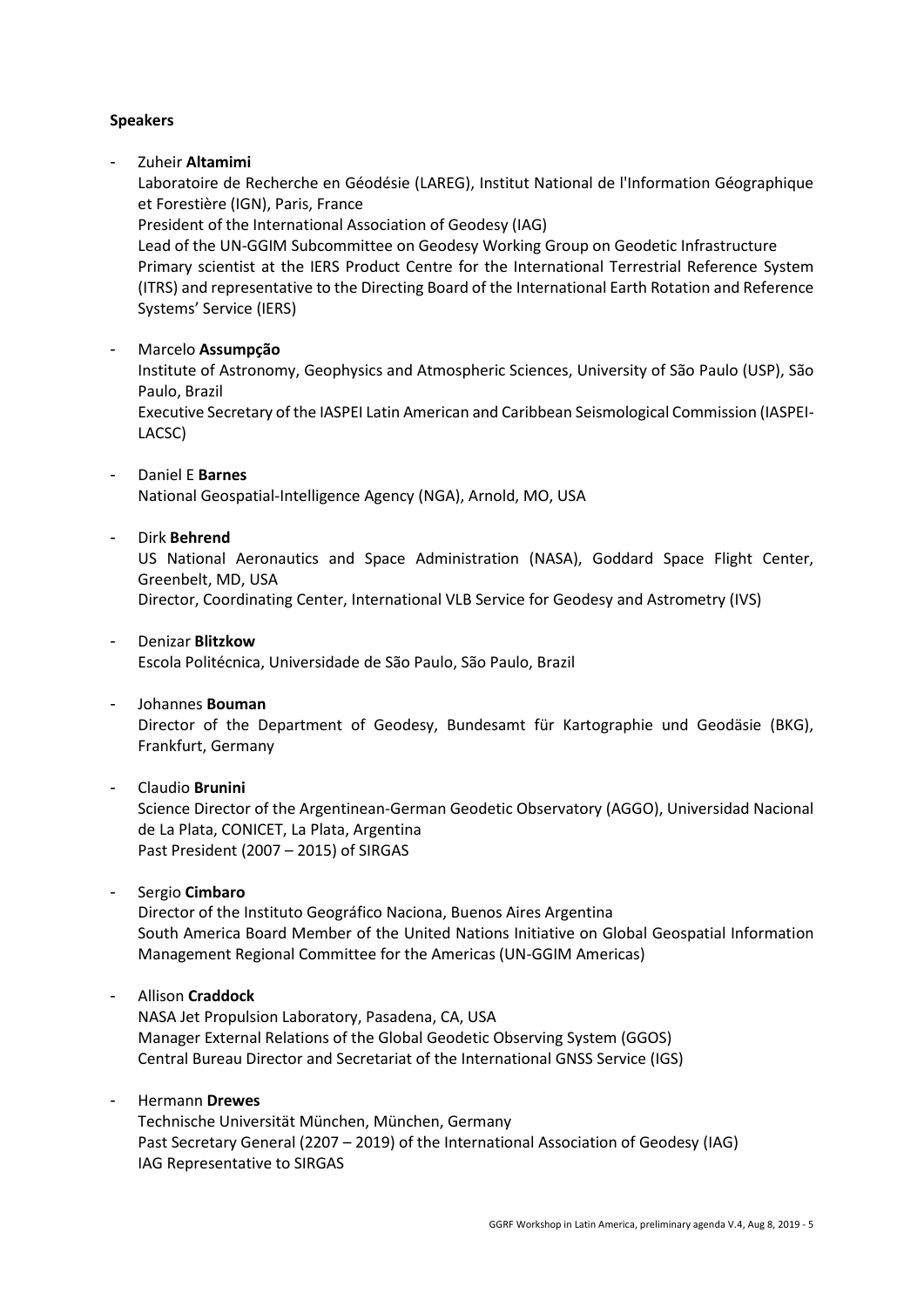#### - Sharafat **Gadimova**

Executive Secretariat, International Committee on Global Navigation Satellite Systems (ICG), United Nations Office for Outer Space Affairs (UN-OOSA), Vienna, Austria

#### - Richard **Gross**

NASA Jet Propulsion Laboratory, Pasadena, CA, USA Vice-president of the International Association of Geodesy (IAG) Acting president of the Global Geodetic Observing System (GGOS)

#### - Hayo **Hase**

Argentine-German Geodetic Observatory (AGGO), Bundesamt für Kartographie und Geodäsie (BKG), La Plata, Argentina

#### - Michael **Häfner**

Argentine-German Geodetic Observatory (AGGO), Bundesamt für Kartographie und Geodäsie (BKG), La Plata, Argentina

#### - Robert **Heinkelmann**

Head of the VLBI group, Space Geodetic Techniques, Helmholtz Centre Potsdam, GFZ German Research Centre for Geosciences, Potsdam, Germany Analysis Coordinator, International Earth Rotation and Reference Systems' Service (IERS)

#### - Elmas Sinem **Ince**

Helmholtz Centre Potsdam, GFZ German Research Centre for Geosciences, Potsdam, Germany Director of the International Centre for Global Earth Models (ICGEM)

#### - Alik **Ismail-Zadeh**

Karlsruhe Institute of Technology (KIT), Karlsruhe, Germany Russian Academy of Sciences, Moscow, Russia Secretary of the International Science Council (ISC) Past Secretary General (2007 – 2019) of the International Union of Geodesy and Geophysics (IUGG)

#### - Gary **Johnston**

Branch Head, Geodesy and Seismic Monitoring, Geoscience Australia, Camberra, Australia Chair of the Governing Board of the International GNSS Service (IGS) Co-chair of the UN-GGIM Subcommittee on Geodesy

- Frank **Lemoine**

US National Aeronautics and Space Administration (NASA), Goddard Space Flight Center, Greenbelt, MD, USA

Chair of the International DORIS Service (IDS)

- Mikail **Lilje**

Head of Department of Geodetic Infrastructure, Lantmäteriet (the Swedish mapping, cadastral and land registration authority), Gävle, Sweden

Lead of the UN-GGIM Subcommittee on Geodesy Working Group on Education, Training and Capacity Building

Vice-president of the International Federation of Surveyors (FIG)

## - Virginia **Mackern** Universidad Nacional de Cuyo and Universidad Juan Agustín Maza, Mendoza, Argentina Vice-president of SIRGAS